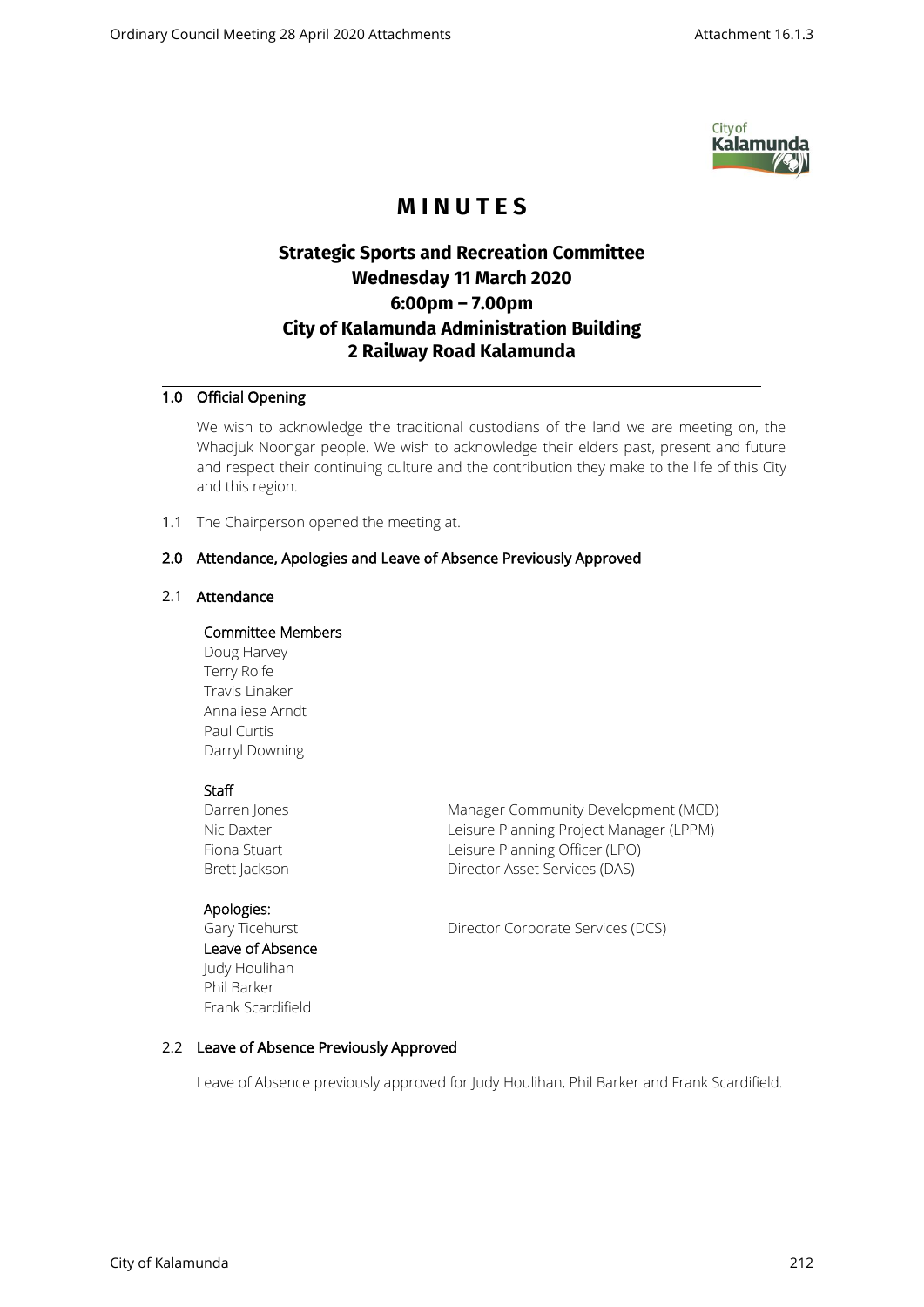## 3.0 Confirmation of Minutes from Previous Meeting

That the Minutes of the SSRC meeting held on 04 March 2020, as published and circulated, are confirmed as a true and accurate record of the proceeding, subject to the following amendment: -

Add to Item 2.2 "Leave of Absence Previously Approved"

"City of Kalamunda Committee Representative Brett Jackson, Director Asset Services requested a Leave of Absence at the 17 February 2020 SSRC meeting, for the following meeting scheduled for the 04 March 2020."

MOVED: Brett Ashdown

SECONDED: Annaliese Arndt

#### VOTE 7/0

#### 4.0 Disclosure of Interest

#### 4.1 Disclosure of Financial and Proximity Interests:

- a) Members must disclose the nature of their interest in matters to be discussed at the meeting. (Section 5.65 of the Local Government Act 1995)
- b) Employees must disclose the nature of their interest in reports or advice when giving the report or advice to the meeting. (Section 5.70 of the Local Government Act 1995)
	- Nil.

#### 4.2 Disclosure of Interest Affecting Impartiality

- a) Members and employees must disclose their interests in matters to be discussed at the meeting in respect of which the member or employee has given or will give advice.
	- Nil.

#### 5.0 Correspondence

5.1 Emails from Officers regarding project information and assessment matrix.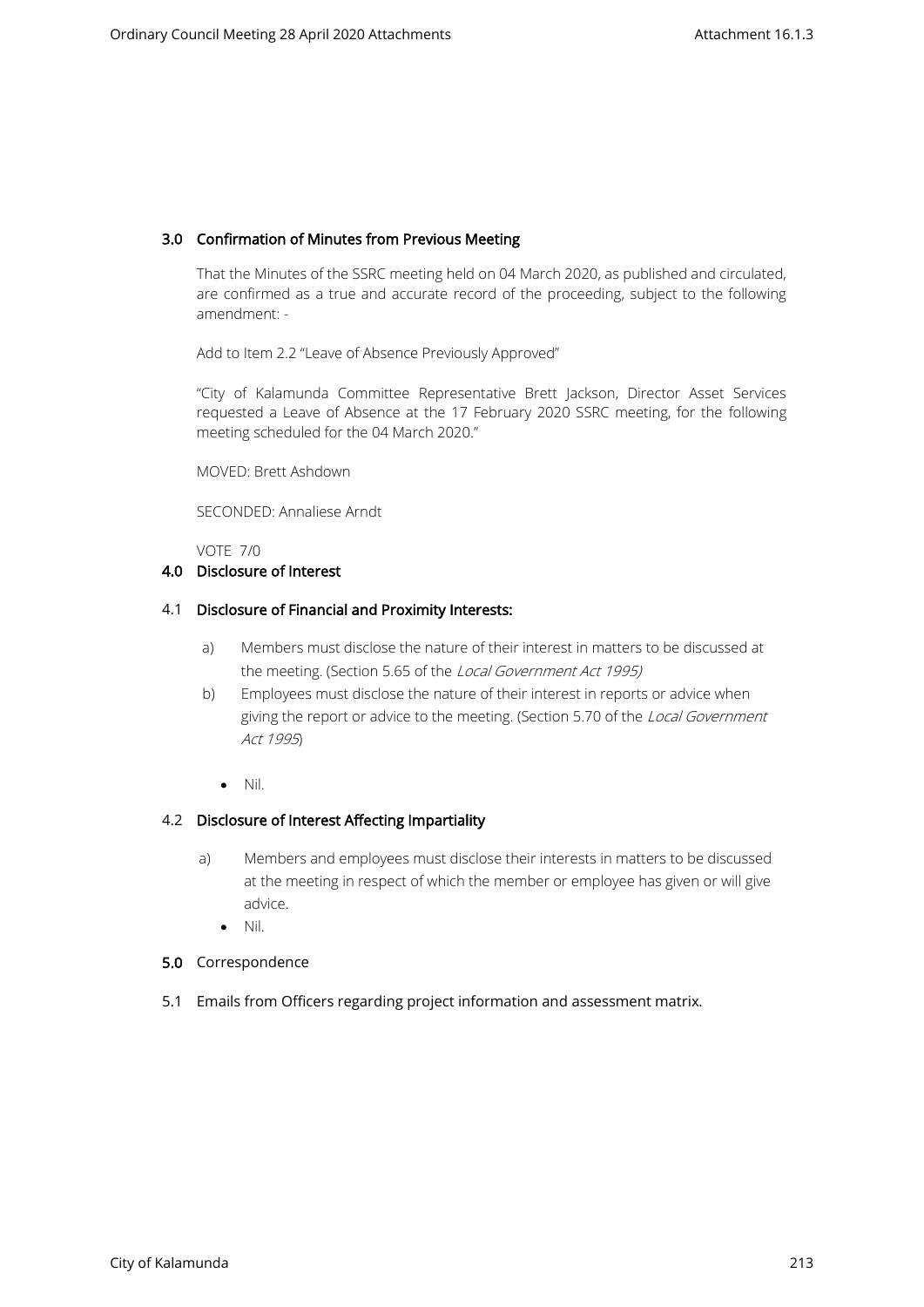#### 6.0 ITEMS FOR COMMITTEE CONSIDERATION

## 6.1 Overview of projects

Officers provided a final overview of projects and clarified previous queries raised by the Committee at the 04 March 2020 meeting.

Further information on the Committees discussion is provided within Confidential Attachment One.

Reason for confidentiality: Local Government Act 1995 (WA) Section 5.23 (2) (e) – "matter that if disclosed, would reveal – (i) a trade secret; (ii) information that has a commercial value to a person; or (iii) information about the business, professional, commercial or financial affairs of a person; - where the trade secret or information is held by, or is about a person other than the local government".

#### 6.2 Committee to consider consensus scores for each application in priority ranking.

Officers outlined the consensus scores for each application, which the Committee discussed. Further information on the Committees discussion and endorsement is provided within Confidential Attachment One.

#### Committee Recommendation

Reason for confidentiality: Local Government Act 1995 (WA) Section 5.23 (2) (e) – "matter that if disclosed, would reveal – (i) a trade secret; (ii) information that has a commercial value to a person; or (iii) information about the business, professional, commercial or financial affairs of a person; - where the trade secret or information is held by, or is about a person other than the local government ".

#### 6.3 Presentation of current and future sport and recreation projects.

Officers presented an overview of the current and future sport and recreation projects to provide the Committee with an understanding of the numerous competing priorities that Council will need to consider as part of the upcoming budget deliberation process.

Officers advised that two projects previously endorsed by the SSRC, were currently underway this financial year. The remaining projects endorsed from last year are currently seeking external funding opportunities.

Many of the other projects are derived from master plans previously endorsed by Council, which are predominately subject to advocacy funding campaigns from the City.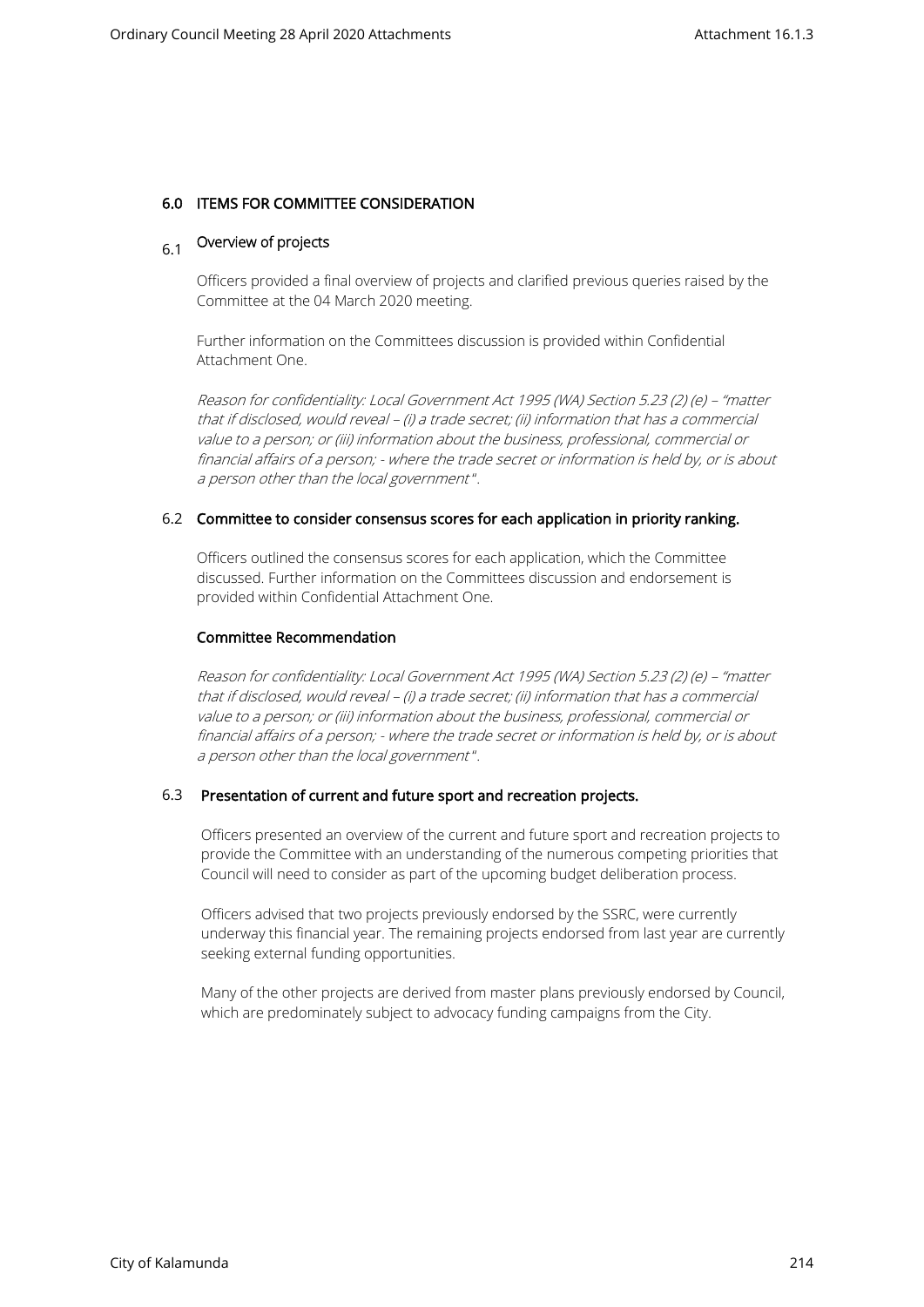#### Officer Recommendation

The Committee noted the information provided on the current and future sport and recreation projects.

#### 6.4 Committee to consider and recommend Projects for inclusion in the City's LTFP.

Officers advised on the potential external funding timelines for the State Governments Community Sporting and Recreation Facilities Fund (CSRFF). Officers further noted that the Committee should consider when an applicant will be project ready.

A discussion followed regarding the scheduling of supported projects within the City's LTFP. Further information on the Committees discussion and recommendations on each of the projects is provided within Confidential Attachment One.

#### Committee Recommendation

Reason for confidentiality: Local Government Act 1995 (WA) Section 5.23 (2) (e) – "matter that if disclosed, would reveal – (i) a trade secret; (ii) information that has a commercial value to a person; or (iii) information about the business, professional, commercial or financial affairs of a person; - where the trade secret or information is held by, or is about a person other than the local government".

#### 6.5 Review of Capital Grants Process for the 2020/21 financial year

Officers requested that the Committee consider the current process undertaken for Capital Grants Program / SSRC and if any changes should be recommended.

A discussion followed regarding the current process and proposed changes.

Further information on the Committees discussion and recommendations is provided within Confidential Attachment One

#### Committee Recommendation

Reason for confidentiality: Local Government Act 1995 (WA) Section 5.23 (2) (e) – "matter that if disclosed, would reveal – (i) a trade secret; (ii) information that has a commercial value to a person; or (iii) information about the business, professional, commercial or financial affairs of a person; - where the trade secret or information is held by, or is about a person other than the local government

#### 7.0 Urgent Business with the Approval of the Presiding Member

Nil

8.0 Closure